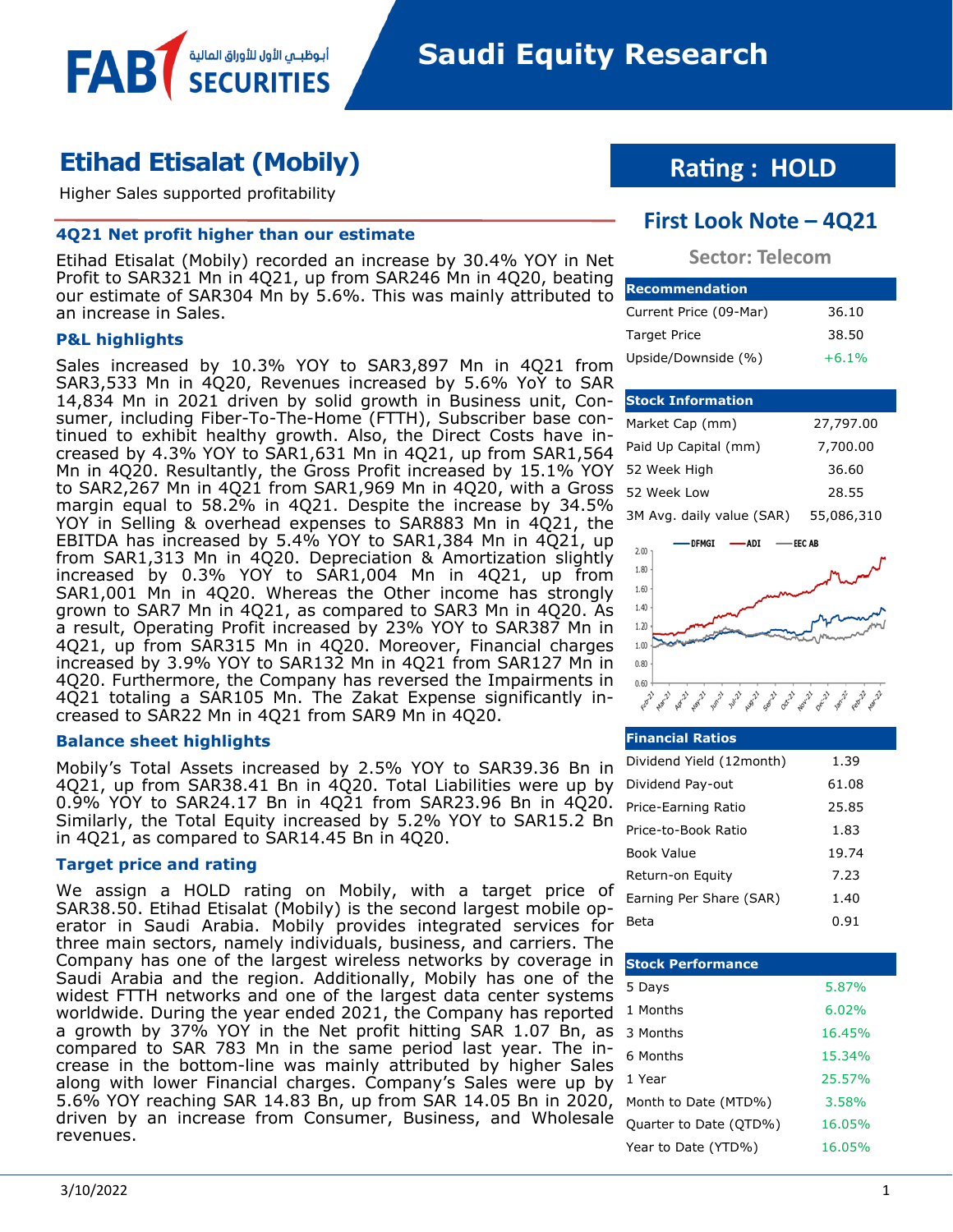

Also, the Direct Costs have surged by 4.6% YOY to SAR 6.16 Bn in 2021, up from SAR 5.89 Bn in 2020, mainly due to higher Network access charges, besides an increase in the Cost of utilized inventories. Consequently, the Gross profit grew by 6.4% YOY standing at SAR 8.67 Bn, as compared to SAR 8.15 Bn in the end of 2020, with a Gross margin equal to 58.5% in 2021, which is up by 42 bps from 58% in 2020. Similarly, the Selling and Marketing expenses barely reduced YOY to SAR 1.39 Bn at the end of 2021, led by lower Salaries, wages, and employees' benefits. While the General and Administrative expenses have surged by 11% YOY reaching SAR 1.56 Bn in 2021, due to higher Management fees. Despite the increase in the Selling and overhead expenses, the EBITDA were up by 7% YOY to reach SAR 5.72 Bn in 2021 from SAR 5.36 Bn in 2020, where the EBITDA margin stood at 38.6%, up from 38.1% in 2020. Meanwhile, the Depreciation and Amortization expenses have dropped by 1.1% YOY to SAR 3.93 Bn, as compared to SAR 3.97 Bn in the end of 2020. Furthermore, the Other income was up by 45% YOY to SAR 15 Mn at the year ended 2021. As a result, the Operating profit has grown by 29.7% YOY reaching SAR 1.81 Bn in 2021, with an OPM equal to 12.2%, up by 227 bps from 9.9% in 2020. Company's Financial charges have declined by 10% YOY reaching SAR 505 Mn, down from SAR 561 Mn in 2020. The Company has recorded a significant increase in the Total Impairment charges standing at SAR 143 Mn in 2021. The Company's share in loss of an associate stood at SAR 19 Mn at the year ended 2021. Thus, the Profit before zakat increased by 39% YOY to reach SAR 1.15 Bn in 2021. The Zakat Expense strongly increased by 81.8% YOY from SAR 43 Mn in 2020, to SAR 78 Mn in 2021.

On the other hand, Mobily has shown a stable performance on the Balance Sheet, with an increase by 2.5% YOY in the Total Assets to SAR 39.36 Bn in 2021. In addition, the Company's Total shareholders' equity increased by 5.2% YOY reaching SAR 15.2 Bn at the year ended 2021. At the year ended 31 December 2021, Net debt was down by 7.4% YOY standing at SAR 11.9 Bn, mainly driven by lower Gross debt and higher Cash and cash equivalents. Resultantly, the Net debt to EBITDA ratio improved to 2.17x, compared to 2.45x in 2020. On November 2021, the Board of Directors have proposed a cash dividend of SAR 0.85 per share amounting to SAR 654.5 Mn, while the proposed dividend for the full year 2021 was not approved yet by the General Assembly. Based on our analysis, we assign a HOLD rating on the stock.

| _ _ _ _ _ _ _ _ _ _ _ |          |           |        |       |       |
|-----------------------|----------|-----------|--------|-------|-------|
| (At CMP)              | 2017     | 2018      | 2019   | 2020  | 2021  |
| P/E                   | $-39.29$ | $-225.94$ | 903.75 | 35.44 | 26.01 |
| P/B                   | 1.95     | 2.01      | 2.02   | 1.93  | 1.83  |
| Dividend yield        | 0%       | 0%        | 0%     | 1.4%  | 2.4%  |

**Mobily - Relative Valuation**

*FABS estimate & Co data*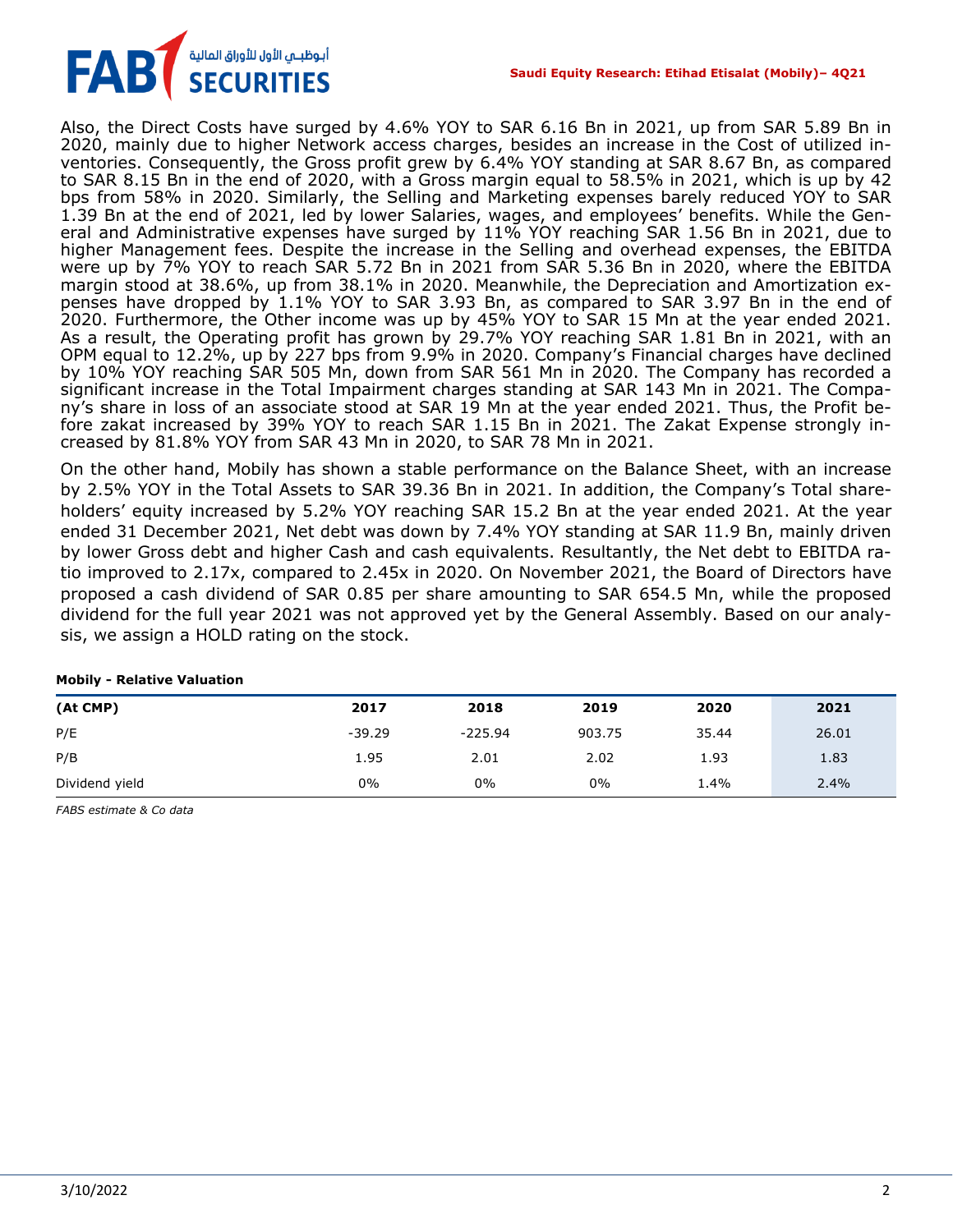# FAB<sup>T</sup> SECURITIES

#### **Mobily - P&L**

| SAR mm                                  | 4Q20           | 3Q21     | 4Q21         | 4Q21F        | Var          |          | YOY Ch QOQ Ch | 2020     | 2021     | Change    |
|-----------------------------------------|----------------|----------|--------------|--------------|--------------|----------|---------------|----------|----------|-----------|
| <b>Sales</b>                            | 3,533          | 3,606    | 3,897        | 3,841        | 1.5%         | 10.3%    | 8.1%          | 14,046   | 14,834   | 5.6%      |
| Direct costs                            | -1,564         | $-1,420$ | $-1,631$     | $-1,513$     | 7.8%         | 4.3%     | 14.8%         | -5,894   | $-6,163$ | 4.6%      |
| Gross profit                            | 1,969          | 2,186    | 2,267        | 2,327        | $-2.6%$      | 15.1%    | 3.7%          | 8,152    | 8,672    | 6.4%      |
| Selling & overhead exp                  | -656           | $-713$   | $-883$       | $-748$       | 18.1%        | 34.5%    | 23.9%         | $-2,798$ | $-2,950$ | 5.4%      |
| <b>EBITDA</b>                           | 1,313          | 1,473    | 1,384        |              | 1,580 -12.4% | 5.4%     | $-6.1%$       | 5,355    | 5,721    | 6.9%      |
| <b>D &amp; A</b>                        | $-1,001$       | $-966$   | $-1,004$     | $-1,048$     | $-4.2%$      | 0.3%     | 4.0%          | -3,970   | $-3,927$ | $-1.1%$   |
| Other income                            | 3              | $-4$     | 7            | 8            | $-11.0%$     | NM.      | NΜ            | 11       | 15       | 45.1%     |
| <b>Operating profit</b>                 | 315            | 503      | 387          | 540          | $-28.3%$     |          | 23.0% -23.1%  | 1,396    | 1,810    | 29.7%     |
| Investment & other income               | $\overline{2}$ | 1        | $\mathbf{1}$ | $\mathbf{1}$ | 40.5%        | $-19.3%$ | 19.7%         | 21       | 5        | $-74.8%$  |
| Total Impairment loss                   | 65             | -80      | 105          | $-82$        | <b>NM</b>    | 61.0%    | NM.           | $-29$    | $-143$   | NM.       |
| Financial charges                       | $-127$         | $-125$   | $-132$       | $-135$       | $-2.4%$      | 3.9%     | 5.1%          | $-561$   | $-505$   | $-10.0\%$ |
| Company's share in loss of an associate | 0              | 0        | $-19$        | $\mathbf{0}$ | ΝA           | NA.      | <b>NA</b>     | 0        | $-19$    | NA.       |
| <b>Profit before zakat</b>              | 255            | 299      | 343          | 324          | 5.9%         | 34.5%    | 14.7%         | 826      | 1,149    | 39.1%     |
| Zakat                                   | -9             | -18      | $-22$        | $-20$        | 10.0%        | NM.      | 22.7%         | -43      | $-78$    | 81.8%     |
| <b>Profit attributable</b>              | 246            | 281      | 321          | 304          | 5.6%         | 30.4%    | 14.2%         | 783      | 1,072    | 36.8%     |

*FABS estimate & Co Data*

#### **Mobily - Margins**

| $\%$              | 4020  | 3021  | 4021  | YOY Ch | 000 Ch | 2020  | 2021  | Change |
|-------------------|-------|-------|-------|--------|--------|-------|-------|--------|
| Gross margin      | 55.7% | 60.6% | 58.2% | 242    | $-246$ | 58.0% | 58.5% | 42     |
| Operating margin  | 8.9%  | 14.0% | 9.9%  | 102    | $-403$ | 9.9%  | 12.2% | 227    |
| Net profit margin | 7.0%  | 7.8%  | 8.2%  | 127    | 44     | 5.6%  | 7.2%  | 165    |

*FABS estimate & Co Data*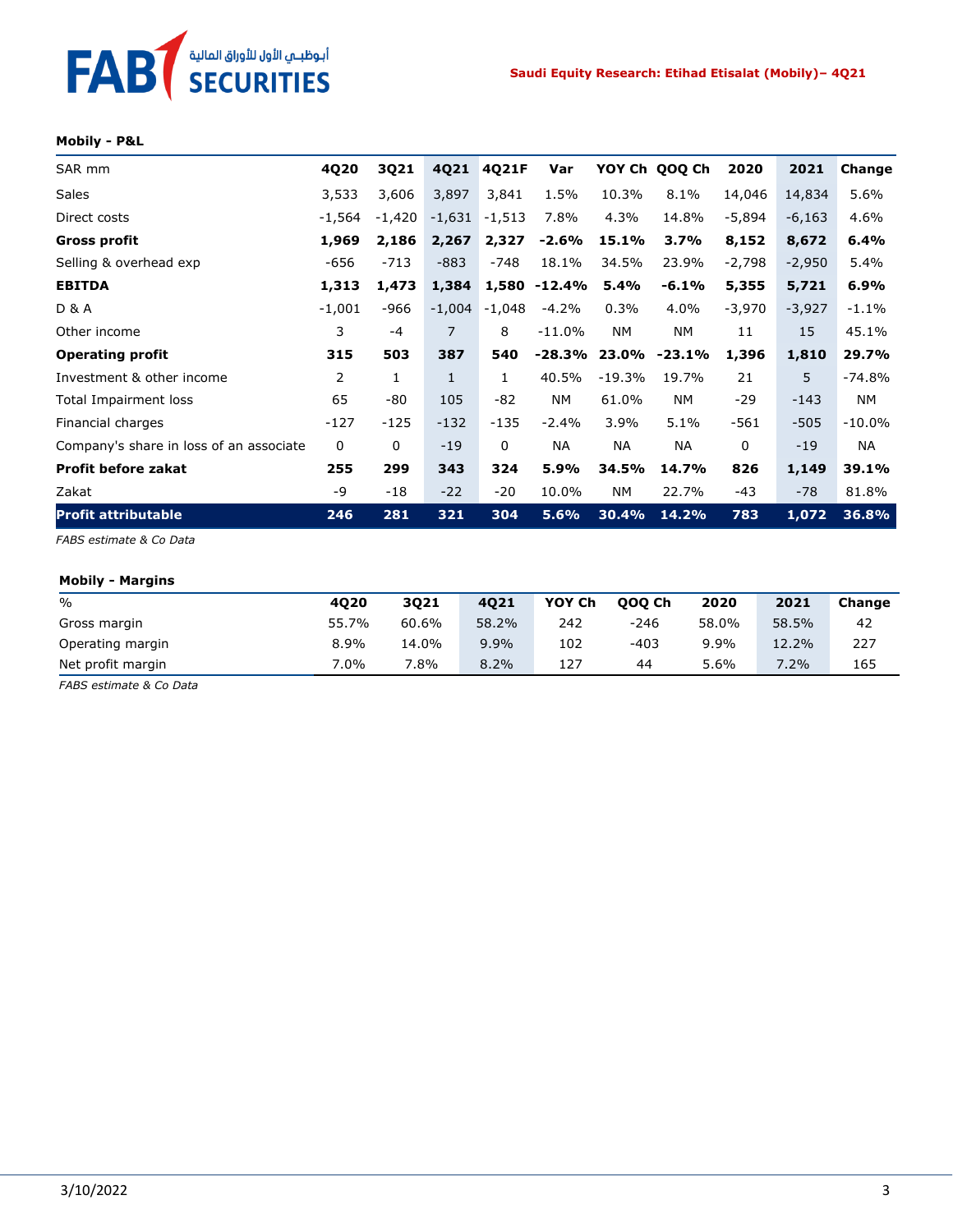#### **Research Rating Methodology:**

| Rating            | Upside/Downside potential |
|-------------------|---------------------------|
| <b>BUY</b>        | Higher than $+15%$        |
| <b>ACCUMULATE</b> | Above $+10\%$ to $+15\%$  |
| <b>HOLD</b>       | Between $+10\%$ to $-5\%$ |
| <b>REDUCE</b>     | Below -5% to -15%         |
| <b>SELL</b>       | Lower than -15%           |

#### **FAB Securities Contacts:**

| <b>Research Analysts</b>                         |                                  |                            |
|--------------------------------------------------|----------------------------------|----------------------------|
| Ahmad Banihani                                   | +971-2-6161629                   | ahmad.banihani@Bankfab.com |
| <b>Sales &amp; Execution</b>                     |                                  |                            |
| Abu Dhabi Head Office                            |                                  |                            |
| <b>Trading Desk</b>                              | $+971 - 2 - 6161700/1$           | Online Trading Link        |
|                                                  | +971-2-6161777                   |                            |
| <b>Institutional Desk</b><br>Sales and Marketing | +971-2-6161628<br>+971-2-6161641 |                            |

#### **DISCLAIMER**

This report has been prepared by FAB Securities (FABS), which is authorised by the UAE Securities and Commodities Authority, licensing registration number 604002, and is a member of the Abu Dhabi Securities Exchange, Dubai Financial Market. The information, opinions and materials contained in this report are provided for information purposes only and are not to be used, construed, or considered as an offer or the solicitation of an offer or recommendation to sell or to buy or to subscribe for any investment security or other financial instrument. The information, opinions and material in this report have been obtained and derived from publicly available information and other sources considered reliable without being independently verified for their accuracy or completeness. FABS gives no representation or warranty, express or implied, as to the accuracy and completeness of information and opinions expressed in this report. Opinions expressed are current as of the original publication date appearing on the report only and the information, including the opinions contained herein, are subject to change without notice. FABS is under no obligation to update this report. The investments referred to in this report might not be suitable for all recipients. Recipients should not base their investment decisions on this report and should make their own investigations, and obtain independent advice, as appropriate. Any loss or other consequences arising from the uses of material contained in this report shall be the sole and exclusive responsibility of the recipient and FABS accepts no liability for any such loss or consequence. The value of any investment could fall as well as rise and the investor may receive less than the original amount invested. Some investments mentioned in this report might not be liquid investments, which could be difficult to realise in cash. Some investments discussed in this report could be characterised by high level of volatility, which might result in loss. FABS owns the intellectual property rights and any other material contained in this report. No part of this report may be reproduced, utilised or modified in any form either in whole or in part or by any electronic, mechanical or other means, now known or hereafter invented, including photocopying and recording, or stored in any retrieval system without the prior consent of FABS in writing. While utmost care has been taken to ensure that the information provided is accurate and correct, neither FABS, nor its employees shall, in any way, be responsible for the contents. By accepting this document, the recipient agrees he/she has read the above disclaimer and to be bound by the foregoing limitations/restrictions.